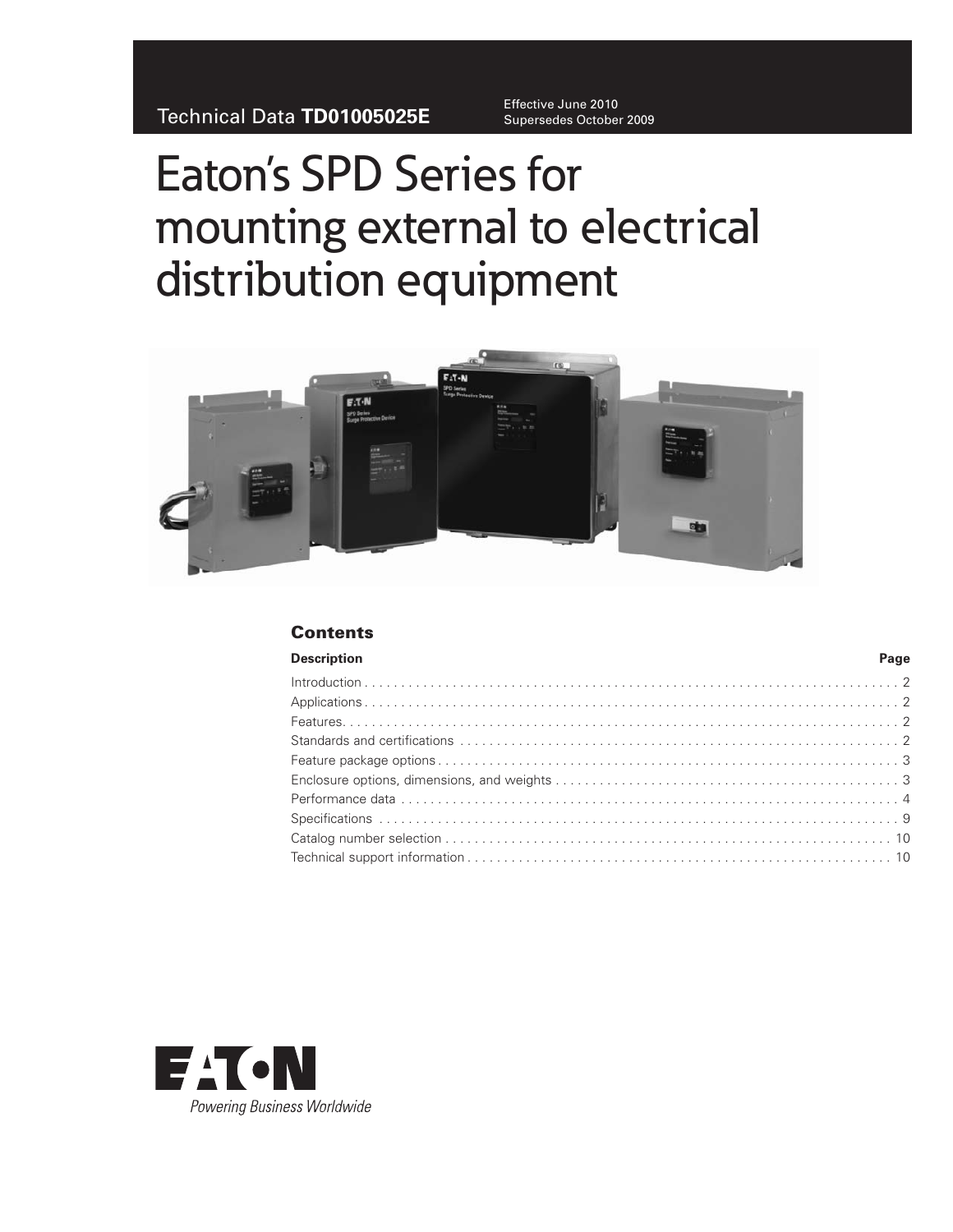# Eaton's SPD Series for mounting external to electrical distribution equipment

# Introduction

#### **Eaton's SPD Series surge protective devices**

Eaton's SPD Series surge protective devices are the latest and most advanced UL® 1449 3rd Edition certified surge protectors. Units are available integrated within Eaton electrical assemblies, including panelboards, switchboards, motor control centers, switchgear, and bus plugs. Sidemount versions of the SPD Series are also available for installation external to an electrical assembly. Application of SPD Series units throughout a facility will ensure that equipment is protected with the safest and most reliable surge protective devices available.

# **Applications**

SPD Series units are available in all common voltages and configurations and also in a variety of surge current capacity ratings from 50 through 400 kA. Three feature package options are also available to choose from. The breadth of the SPD Series' features, options, and configurations ensures that the correct unit is available for all electrical applications, including service entrances, distribution switchboards, panelboards, and point-of-use applications.

# Features

- • Uses thermally protected metal oxide varistor (MOV) technology
- 20 kA nominal discharge current  $(I_n)$  rating (maximum rating assigned by UL)
- 50 through 400 kA surge current capacity ratings
- Three feature package options
- • 200 kA short-circuit current rating (SCCR)
- • 10-year warranty

# Standards and certifications



- UL 1449 3rd Edition listed device
- Canadian Standards Association® (CSA®)



SPD Series sidemount unit mounted externally to an Eaton panelboard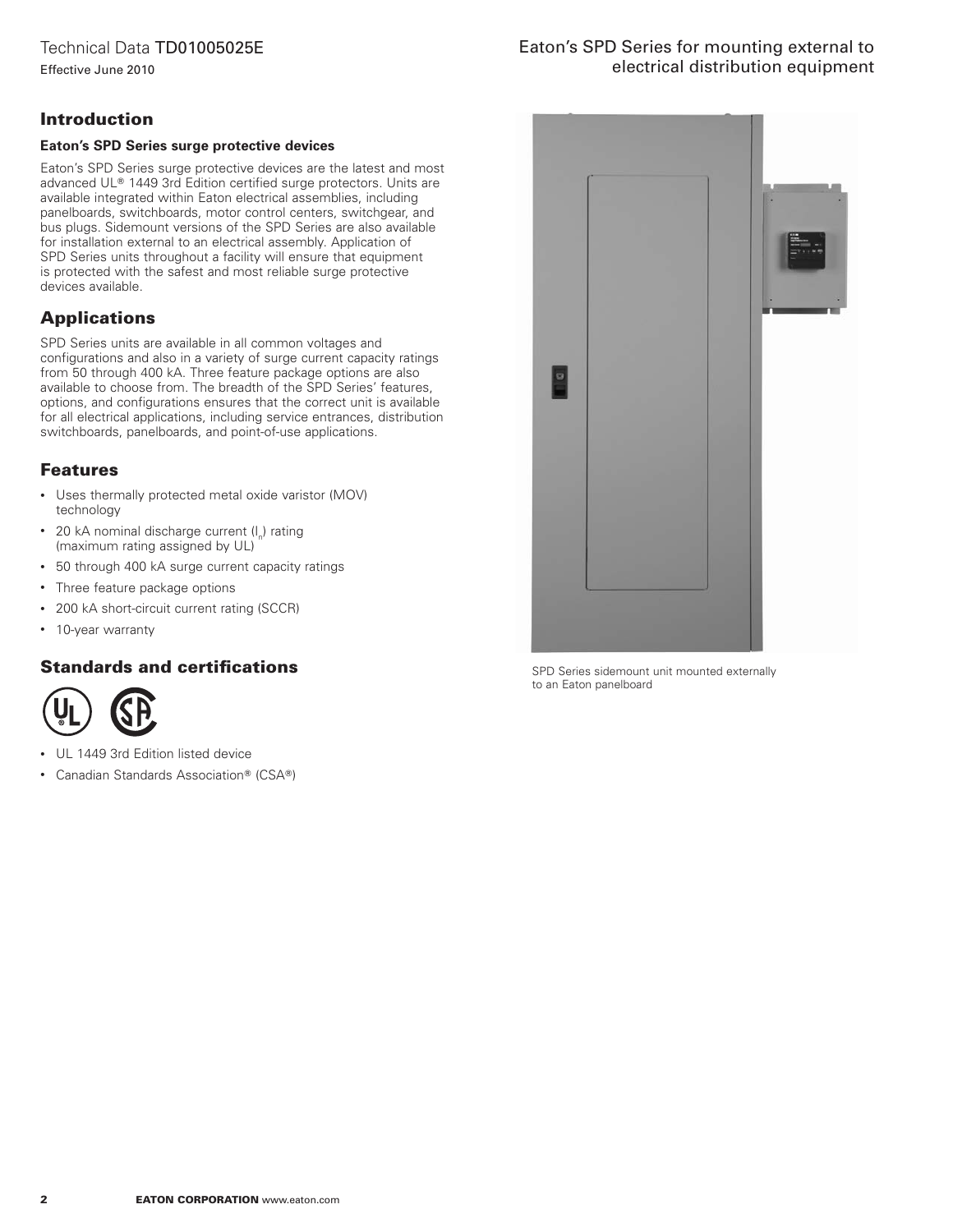# Feature package options

The SPD Series provides users with the option of selecting between three feature packages. These feature packages are the basic, standard, and standard with surge counter. The proper feature package can be selected based on the requirements of the application or specification.

#### **Table 1. Feature Package Comparison**

| <b>Feature</b>                                                                          | <b>Basic</b> | <b>Standard Counter</b> | <b>Standard</b><br>with Surge |
|-----------------------------------------------------------------------------------------|--------------|-------------------------|-------------------------------|
| Surge protection using thermally<br>protected MOV technology                            |              |                         |                               |
| Dual-colored protection status indicators<br>for each phase                             |              |                         |                               |
| Dual-colored protection status indicators<br>for the neutral-ground protection mode     |              |                         |                               |
| Audible alarm with silence button                                                       |              | $\overline{\mathbf{v}}$ |                               |
| Form C relay contact                                                                    |              | ✔                       |                               |
| EMI/RFI filtering, providing up to 50 dB of<br>noise attenuation from 10 kHz to 100 MHz |              |                         |                               |
| Surge counter with reset button                                                         |              |                         |                               |
|                                                                                         |              |                         |                               |

# Enclosure options, dimensions, and weights



Figure 1. 50-200 kA Units in a NEMA<sup>®</sup> 1 Rated Enclosure, **Weight = 6.8 lbs**



**Figure 2. 250–400 kA Units in a NEMA 1 Rated Enclosure, Weight = 13.5 lbs**



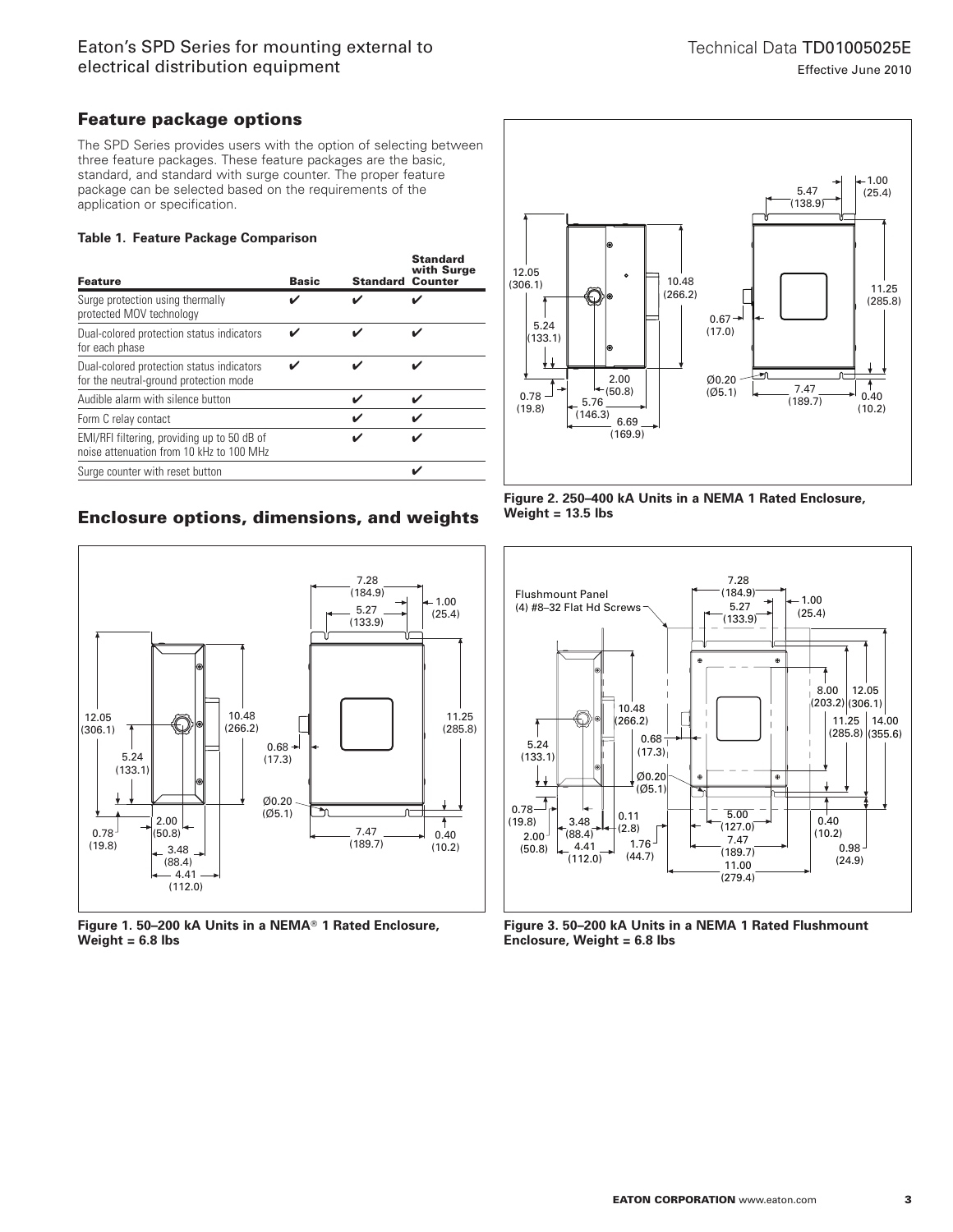

**Figure 4. 50–400 kA Units in a NEMA 1 Rated Enclosure with Internal Disconnect, Weight = 14.7 lbs**



**Figure 5. 50–200 kA Units in a NEMA 4 or 4X Rated Enclosure, Weight = 14.6 lbs**



**Figure 6. 250–400 kA Units in a NEMA 4 or 4X Rated Enclosure, Weight = 14.6 lbs**



**Figure 7. 50–400 kA Units in a NEMA 4 or 4X Rated Enclosure with Internal Disconnect, Weight = 27.5 lbs**

## Performance data

#### **ANSI/UL 1449 3rd Edition voltage protection ratings**

In the tables on the following pages, voltage protection rating (VPR) data is included for all sidemount units, but varies based upon the feature package and enclosure option. VPR values for units containing the basic feature package are found on the left-hand side of each page. Tables on the right-hand side of the page contain VPR values for units containing the standard or standard with surge counter feature package.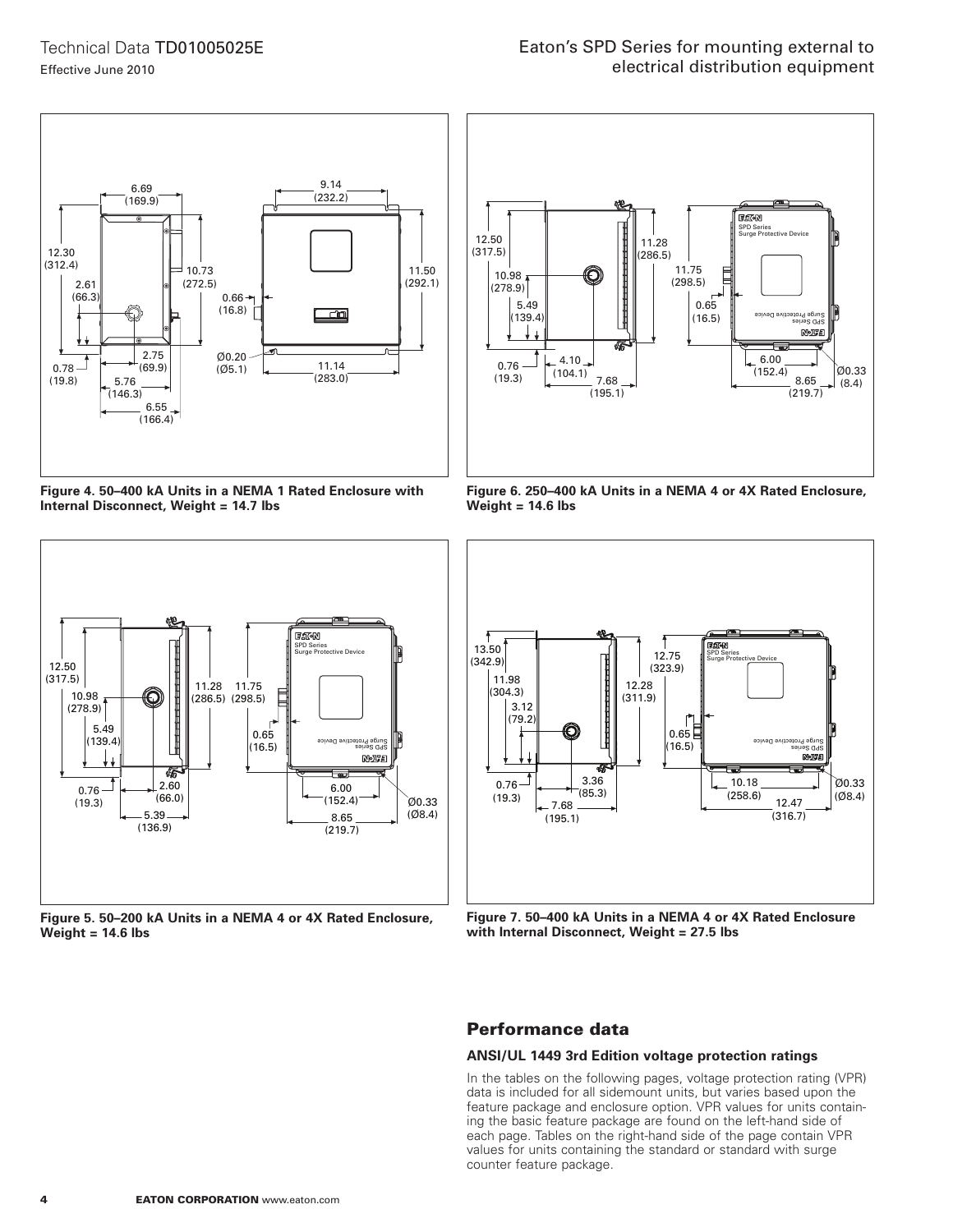#### **VPR data for units in a NEMA 1 enclosure without an internal disconnect (catalog number ends with K or L)**

#### **Table 2. 50 kA Unit VPR (Cat. No. Ends with 1K or 1L)**

|                     |      | <b>Protection Mode</b> |      |      |  |  |
|---------------------|------|------------------------|------|------|--|--|
| <b>Voltage Code</b> | L-N  | L-G                    | N-G  | 나니   |  |  |
| 240S                | 700  | 1200                   | 700  | 1200 |  |  |
| 208Y and 220Y       | 700  | 1200                   | 700  | 1200 |  |  |
| 400Y and 480Y       | 1200 | 2000                   | 1200 | 2000 |  |  |
| 600Y                | 1500 | 1500                   | 1200 | 2500 |  |  |
| 240D                | N/A  | 1000                   | N/A  | 1000 |  |  |
| 480D                | N/A  | 2000                   | N/A  | 2500 |  |  |
| 600D                | N/A  | 2500                   | N/A  | 2500 |  |  |
| 240H                | 700  | 1200                   | 700  | 1200 |  |  |
|                     |      |                        |      |      |  |  |

### **Table 3. 80–100 kA Unit VPR (Cat. No. Ends with 1K or 1L)**

|                     | <b>Protection Mode</b> |      |      |      |
|---------------------|------------------------|------|------|------|
| <b>Voltage Code</b> | L-N                    | L-G  | N-G  | L-L. |
| 240S                | 700                    | 700  | 700  | 1200 |
| 208Y and 220Y       | 700                    | 700  | 700  | 1200 |
| 400Y and 480Y       | 1200                   | 1200 | 1200 | 2000 |
| 600Y                | 1500                   | 1500 | 1200 | 2500 |
| 240D                | N/A                    | 1000 | N/A  | 1000 |
| 480D                | N/A                    | 2000 | N/A  | 2500 |
| 600D                | N/A                    | 2500 | N/A  | 2500 |
| 240H                | 700                    | 700  | 700  | 1200 |

#### **Table 4. 120–200 kA Unit VPR (Cat. No. Ends with 1K or 1L)**

|                     | <b>Protection Mode</b> |      |       |      |  |
|---------------------|------------------------|------|-------|------|--|
| <b>Voltage Code</b> | L-N                    | L-G  | $N-G$ | L-L  |  |
| 240S                | 700                    | 700  | 700   | 1200 |  |
| 208Y and 220Y       | 700                    | 700  | 700   | 1200 |  |
| 400Y and 480Y       | 1200                   | 1200 | 1200  | 2000 |  |
| 600Y                | 1500                   | 1500 | 1200  | 2500 |  |
| 240D                | N/A                    | 1000 | N/A   | 1000 |  |
| 480D                | N/A                    | 2000 | N/A   | 2500 |  |
| 600D                | N/A                    | 2500 | N/A   | 2500 |  |
| 240H                | 700                    | 700  | 700   | 1200 |  |
|                     |                        |      |       |      |  |

#### **Table 5. 250–300 kA Unit VPR (Cat. No. Ends with 1K or 1L)**

|                     | <b>Protection Mode</b> |      |      |      |  |
|---------------------|------------------------|------|------|------|--|
| <b>Voltage Code</b> | L-N                    | L-G  | N-G  | L-L  |  |
| 240S                | 700                    | 700  | 700  | 1000 |  |
| 208Y and 220Y       | 700                    | 700  | 700  | 1000 |  |
| 400Y and 480Y       | 1200                   | 1200 | 1200 | 1800 |  |
| 600Y                | 1500                   | 1500 | 1200 | 2500 |  |
| 240D                | N/A                    | 1000 | N/A  | 1000 |  |
| 480D                | N/A                    | 1800 | N/A  | 2000 |  |
| 600D                | N/A                    | 2500 | N/A  | 2500 |  |
| 240H                | 700                    | 700  | 700  | 1000 |  |
|                     |                        |      |      |      |  |

#### **Table 6. 400 kA Unit VPR (Cat. No. Ends with 1K or 1L)**

|                     | <b>Protection Mode</b> |      |      |      |  |
|---------------------|------------------------|------|------|------|--|
| <b>Voltage Code</b> | L-N                    | L-G  | N-G  | L-L  |  |
| 240S                | 700                    | 700  | 700  | 1000 |  |
| 208Y and 220Y       | 700                    | 700  | 700  | 1000 |  |
| 400Y and 480Y       | 1200                   | 1200 | 1200 | 1800 |  |
| 600Y                | 1500                   | 1500 | 1200 | 2500 |  |
| 240D                | N/A                    | 1000 | N/A  | 1000 |  |
| 480D                | N/A                    | 1800 | N/A  | 2000 |  |
| 600D                | N/A                    | 2500 | N/A  | 2500 |  |
| 240H                | 700                    | 700  | 700  | 1000 |  |

#### **Table 7. 50 kA Unit VPR (Cat. No. Ends with 2K, 2L, 3K, or 3L)**

|                     | <b>Protection Mode</b> |      |      |      |  |
|---------------------|------------------------|------|------|------|--|
| <b>Voltage Code</b> | L-N                    | L-G  | N-G  | 나니   |  |
| 240S                | 700                    | 1200 | 700  | 1200 |  |
| 208Y and 220Y       | 700                    | 1200 | 700  | 1200 |  |
| 400Y and 480Y       | 1200                   | 2000 | 1200 | 2500 |  |
| 600Y                | 1500                   | 1500 | 1500 | 2500 |  |
| 240D                | N/A                    | 1000 | N/A  | 1000 |  |
| 480D                | N/A                    | 2500 | N/A  | 2500 |  |
| 600D                | N/A                    | 3000 | N/A  | 2500 |  |
| 240H                | 700                    | 1200 | 700  | 1200 |  |

#### **Table 8. 80–100 kA Unit VPR (Cat. No. Ends with 2K, 2L, 3K, or 3L)**

|                     | <b>Protection Mode</b> |      |      |      |  |
|---------------------|------------------------|------|------|------|--|
| <b>Voltage Code</b> | L-N                    | L-G  | N-G  | L-L  |  |
| 240S                | 700                    | 800  | 700  | 1200 |  |
| 208Y and 220Y       | 700                    | 800  | 700  | 1200 |  |
| 400Y and 480Y       | 1200                   | 1200 | 1200 | 2500 |  |
| 600Y                | 1500                   | 1500 | 1500 | 2500 |  |
| 240D                | N/A                    | 1000 | N/A  | 1000 |  |
| 480D                | N/A                    | 2500 | N/A  | 2500 |  |
| 600D                | N/A                    | 3000 | N/A  | 2500 |  |
| 240H                | 700                    | 800  | 700  | 1200 |  |

#### **Table 9. 120–200 kA Unit VPR (Cat. No. Ends with 2K, 2L, 3K, or 3L)**

|                     | <b>Protection Mode</b> |      |      |      |  |
|---------------------|------------------------|------|------|------|--|
| <b>Voltage Code</b> | L-N                    | L-G  | N-G  | L-L. |  |
| 240S                | 600                    | 800  | 600  | 1000 |  |
| 208Y and 220Y       | 600                    | 800  | 600  | 1000 |  |
| 400Y and 480Y       | 1200                   | 1200 | 1200 | 1800 |  |
| 600Y                | 1500                   | 1500 | 1500 | 2500 |  |
| 240D                | N/A                    | 1000 | N/A  | 1000 |  |
| 480D                | N/A                    | 2500 | N/A  | 2500 |  |
| 600D                | N/A                    | 2500 | N/A  | 2500 |  |
| 240H                | 700                    | 800  | 700  | 1200 |  |

#### **Table 10. 250–300 kA Unit VPR (Cat. No. Ends with 2K, 2L, 3K, or 3L)**

|                     | <b>Protection Mode</b> |      |      |      |  |
|---------------------|------------------------|------|------|------|--|
| <b>Voltage Code</b> | L-N                    | L-G  | N-G  | L-L  |  |
| 240S                | 600                    | 800  | 600  | 1000 |  |
| 208Y and 220Y       | 600                    | 800  | 600  | 1000 |  |
| 400Y and 480Y       | 1000                   | 1200 | 1000 | 1800 |  |
| 600Y                | 1500                   | 1500 | 1200 | 2500 |  |
| 240D                | N/A                    | 1000 | N/A  | 1000 |  |
| 480D                | N/A                    | 1800 | N/A  | 2000 |  |
| 600D                | N/A                    | 2500 | N/A  | 2500 |  |
| 240H                | 600                    | 800  | 600  | 1000 |  |

#### **Table 11. 400 kA Unit VPR (Cat. No. Ends with 2K, 2L, 3K, or 3L)**

|                     | <b>Protection Mode</b> |      |      |      |
|---------------------|------------------------|------|------|------|
| <b>Voltage Code</b> | L-N                    | L-G  | N-G  | L-L  |
| 240S                | 600                    | 700  | 600  | 1000 |
| 208Y and 220Y       | 600                    | 700  | 600  | 1000 |
| 400Y and 480Y       | 1000                   | 1200 | 1000 | 1800 |
| 600Y                | 1500                   | 1500 | 1200 | 2500 |
| 240D                | N/A                    | 1000 | N/A  | 1000 |
| 480D                | N/A                    | 1800 | N/A  | 2000 |
| 600D                | N/A                    | 2500 | N/A  | 2500 |
| 240H                | 600                    | 800  | 600  | 1000 |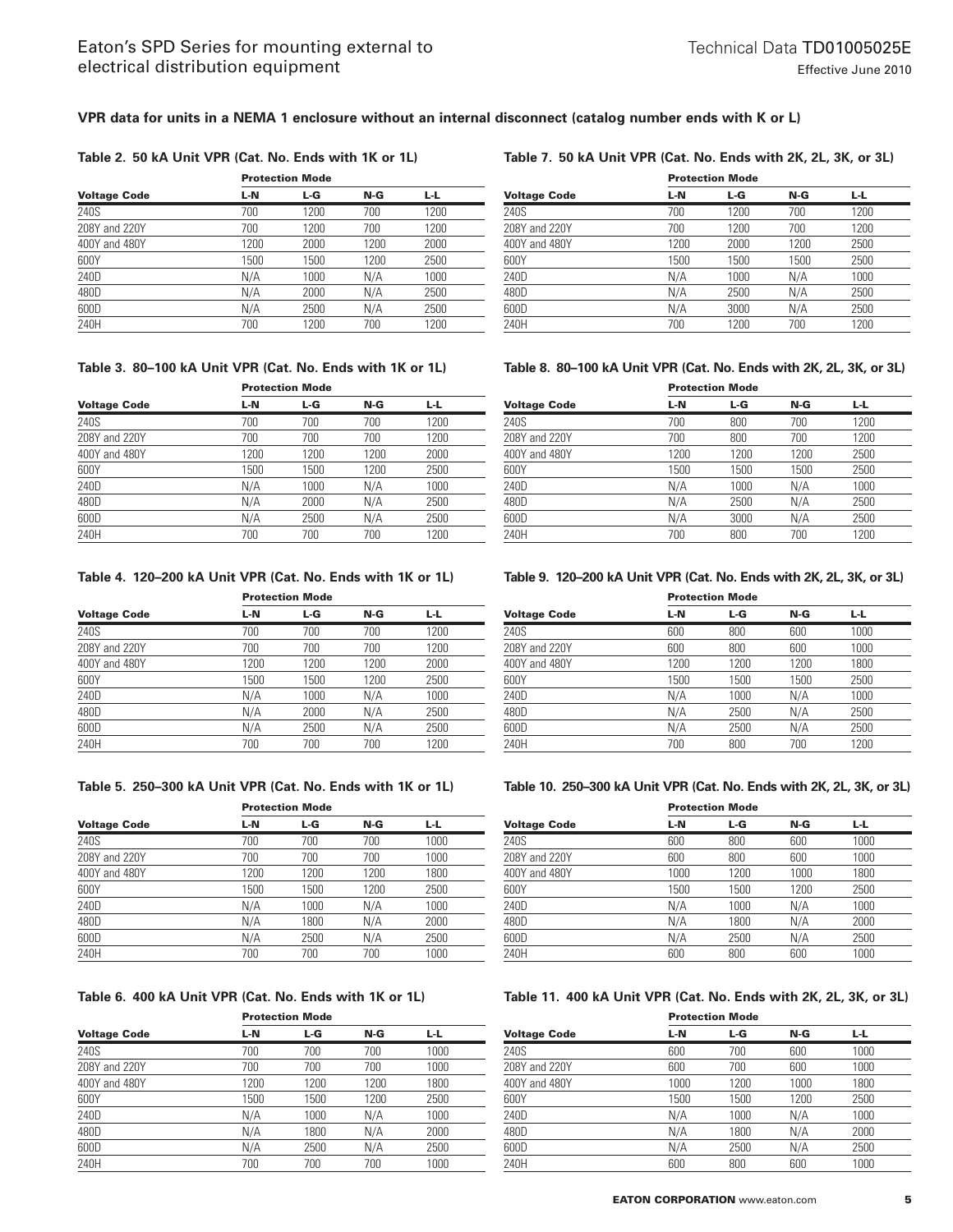#### **VPR data for units in a NEMA 1 enclosure with an internal disconnect (catalog number ends with M)**

#### **Table 12. 50 kA Unit VPR (Cat. No. Ends with 1M)**

|                     |      | <b>Protection Mode</b> |      |      |  |  |
|---------------------|------|------------------------|------|------|--|--|
| <b>Voltage Code</b> | L-N  | L-G                    | N-G  | L-L  |  |  |
| 240S                | 800  | 1200                   | 700  | 1500 |  |  |
| 208Y and 220Y       | 800  | 1200                   | 700  | 1500 |  |  |
| 400Y and 480Y       | 1500 | 2500                   | 1200 | 2500 |  |  |
| 600Y                | 1500 | 1500                   | 1200 | 2500 |  |  |
| 240D                | N/A  | 1000                   | N/A  | 1000 |  |  |
| 480D                | N/A  | 2000                   | N/A  | 2500 |  |  |
| 600D                | N/A  | 2500                   | N/A  | 2500 |  |  |
| 240H                | 800  | 1200                   | 700  | 1500 |  |  |

#### **Table 17. 50 kA Unit VPR (Cat. No. Ends with 2M or 3M)**

|                     | <b>Protection Mode</b> |      |      |      |  |
|---------------------|------------------------|------|------|------|--|
| <b>Voltage Code</b> | L-N                    | L-G  | N-G  | L-L. |  |
| 240S                | 800                    | 1200 | 700  | 1500 |  |
| 208Y and 220Y       | 800                    | 1200 | 700  | 1500 |  |
| 400Y and 480Y       | 1200                   | 2000 | 1200 | 2500 |  |
| 600Y                | 1500                   | 1500 | 1500 | 2500 |  |
| 240D                | N/A                    | 1000 | N/A  | 1000 |  |
| 480D                | N/A                    | 2500 | N/A  | 2500 |  |
| 600D                | N/A                    | 3000 | N/A  | 2500 |  |
| 240H                | 800                    | 1200 | 700  | 1500 |  |

### **Table 13. 80–100 kA Unit VPR (Cat. No. Ends with 1M)**

|                     | <b>Protection Mode</b> |      |      |      |  |
|---------------------|------------------------|------|------|------|--|
| <b>Voltage Code</b> | L-N                    | L-G  | N-G  | L-L  |  |
| 240S                | 800                    | 800  | 700  | 1500 |  |
| 208Y and 220Y       | 800                    | 800  | 700  | 1500 |  |
| 400Y and 480Y       | 1500                   | 1500 | 1200 | 2500 |  |
| 600Y                | 1500                   | 1500 | 1200 | 2500 |  |
| 240D                | N/A                    | 1000 | N/A  | 1000 |  |
| 480D                | N/A                    | 2000 | N/A  | 2500 |  |
| 600D                | N/A                    | 2500 | N/A  | 2500 |  |
| 240H                | 800                    | 800  | 700  | 1500 |  |

#### **Table 14. 120–200 kA Unit VPR (Cat. No. Ends with 1M)**

|                     | <b>Protection Mode</b> |      |      |      |  |
|---------------------|------------------------|------|------|------|--|
| <b>Voltage Code</b> | L-N                    | L-G  | N-G  | L-L  |  |
| 240S                | 800                    | 800  | 700  | 1500 |  |
| 208Y and 220Y       | 800                    | 800  | 700  | 1500 |  |
| 400Y and 480Y       | 1500                   | 1500 | 1200 | 2500 |  |
| 600Y                | 1500                   | 1500 | 1200 | 2500 |  |
| 240D                | N/A                    | 1000 | N/A  | 1000 |  |
| 480D                | N/A                    | 2000 | N/A  | 2500 |  |
| 600D                | N/A                    | 2500 | N/A  | 2500 |  |
| 240H                | 800                    | 800  | 700  | 1500 |  |

#### **Table 15. 250–300 kA Unit VPR (Cat. No. Ends with 1M)**

| <b>Protection Mode</b> |      |      |      |  |
|------------------------|------|------|------|--|
| L-N                    | L-G  | N-G  | L-L. |  |
| 800                    | 800  | 700  | 1500 |  |
| 800                    | 800  | 700  | 1500 |  |
| 1200                   | 1200 | 1200 | 2000 |  |
| 1500                   | 1500 | 1200 | 2500 |  |
| N/A                    | 1000 | N/A  | 1000 |  |
| N/A                    | 1800 | N/A  | 2000 |  |
| N/A                    | 2500 | N/A  | 2500 |  |
| 800                    | 800  | 700  | 1500 |  |
|                        |      |      |      |  |

### **Table 16. 400 kA Unit VPR (Cat. No. Ends with 1M)**

|                     | <b>Protection Mode</b> |      |      |      |  |
|---------------------|------------------------|------|------|------|--|
| <b>Voltage Code</b> | L-N                    | L-G  | N-G  | L-L. |  |
| 240S                | 800                    | 800  | 700  | 1500 |  |
| 208Y and 220Y       | 800                    | 800  | 700  | 1500 |  |
| 400Y and 480Y       | 1200                   | 1200 | 1200 | 2000 |  |
| 600Y                | 1500                   | 1500 | 1200 | 2500 |  |
| 240D                | N/A                    | 1000 | N/A  | 1000 |  |
| 480D                | N/A                    | 1800 | N/A  | 2000 |  |
| 600D                | N/A                    | 2500 | N/A  | 2500 |  |
| 240H                | 800                    | 800  | 700  | 1500 |  |

#### **Table 18. 80–100 kA Unit VPR (Cat. No. Ends with 2M or 3M)**

|                     | <b>Protection Mode</b> |      |      |      |  |
|---------------------|------------------------|------|------|------|--|
| <b>Voltage Code</b> | L-N                    | L-G  | N-G  | L-L  |  |
| 240S                | 800                    | 900  | 700  | 1200 |  |
| 208Y and 220Y       | 800                    | 900  | 700  | 1200 |  |
| 400Y and 480Y       | 1200                   | 1200 | 1200 | 2500 |  |
| 600Y                | 1500                   | 1500 | 1500 | 2500 |  |
| 240D                | N/A                    | 1000 | N/A  | 1000 |  |
| 480D                | N/A                    | 2500 | N/A  | 2500 |  |
| 600D                | N/A                    | 3000 | N/A  | 2500 |  |
| 240H                | 800                    | 900  | 700  | 1200 |  |

#### **Table 19. 120–200 kA Unit VPR (Cat. No. Ends with 2M or 3M)**

|                     | <b>Protection Mode</b> |      |      |      |  |
|---------------------|------------------------|------|------|------|--|
| <b>Voltage Code</b> | L-N                    | L-G  | N-G  | L-L  |  |
| 240S                | 800                    | 900  | 700  | 1200 |  |
| 208Y and 220Y       | 800                    | 900  | 700  | 1200 |  |
| 400Y and 480Y       | 1200                   | 1200 | 1200 | 2500 |  |
| 600Y                | 1500                   | 1500 | 1500 | 2500 |  |
| 240D                | N/A                    | 1000 | N/A  | 1000 |  |
| 480D                | N/A                    | 2500 | N/A  | 2500 |  |
| 600D                | N/A                    | 2500 | N/A  | 2500 |  |
| 240H                | 800                    | 900  | 700  | 1200 |  |

#### **Table 20. 250–300 kA Unit VPR (Cat. No. Ends with 2M or 3M)**

|                     | <b>Protection Mode</b> |      |      |      |  |
|---------------------|------------------------|------|------|------|--|
| <b>Voltage Code</b> | L-N                    | L-G  | N-G  | L-L  |  |
| 240S                | 700                    | 900  | 700  | 1200 |  |
| 208Y and 220Y       | 700                    | 900  | 700  | 1200 |  |
| 400Y and 480Y       | 1200                   | 1200 | 1000 | 2000 |  |
| 600Y                | 1500                   | 1500 | 1200 | 2500 |  |
| 240D                | N/A                    | 1000 | N/A  | 1000 |  |
| 480D                | N/A                    | 1800 | N/A  | 2000 |  |
| 600D                | N/A                    | 2500 | N/A  | 2500 |  |
| 240H                | 700                    | 900  | 700  | 1200 |  |

#### **Table 21. 400 kA Unit VPR (Cat. No. Ends with 2M or 3M)**

|                     | <b>Protection Mode</b> |      |      |      |  |
|---------------------|------------------------|------|------|------|--|
| <b>Voltage Code</b> | L-N                    | L-G  | N-G  | L-L. |  |
| 240S                | 700                    | 900  | 700  | 1200 |  |
| 208Y and 220Y       | 700                    | 900  | 700  | 1200 |  |
| 400Y and 480Y       | 1200                   | 1200 | 1000 | 2000 |  |
| 600Y                | 1500                   | 1500 | 1200 | 2500 |  |
| 240D                | N/A                    | 1000 | N/A  | 1000 |  |
| 480D                | N/A                    | 1800 | N/A  | 2000 |  |
| 600D                | N/A                    | 2500 | N/A  | 2500 |  |
| 240H                | 700                    | 900  | 700  | 1200 |  |
|                     |                        |      |      |      |  |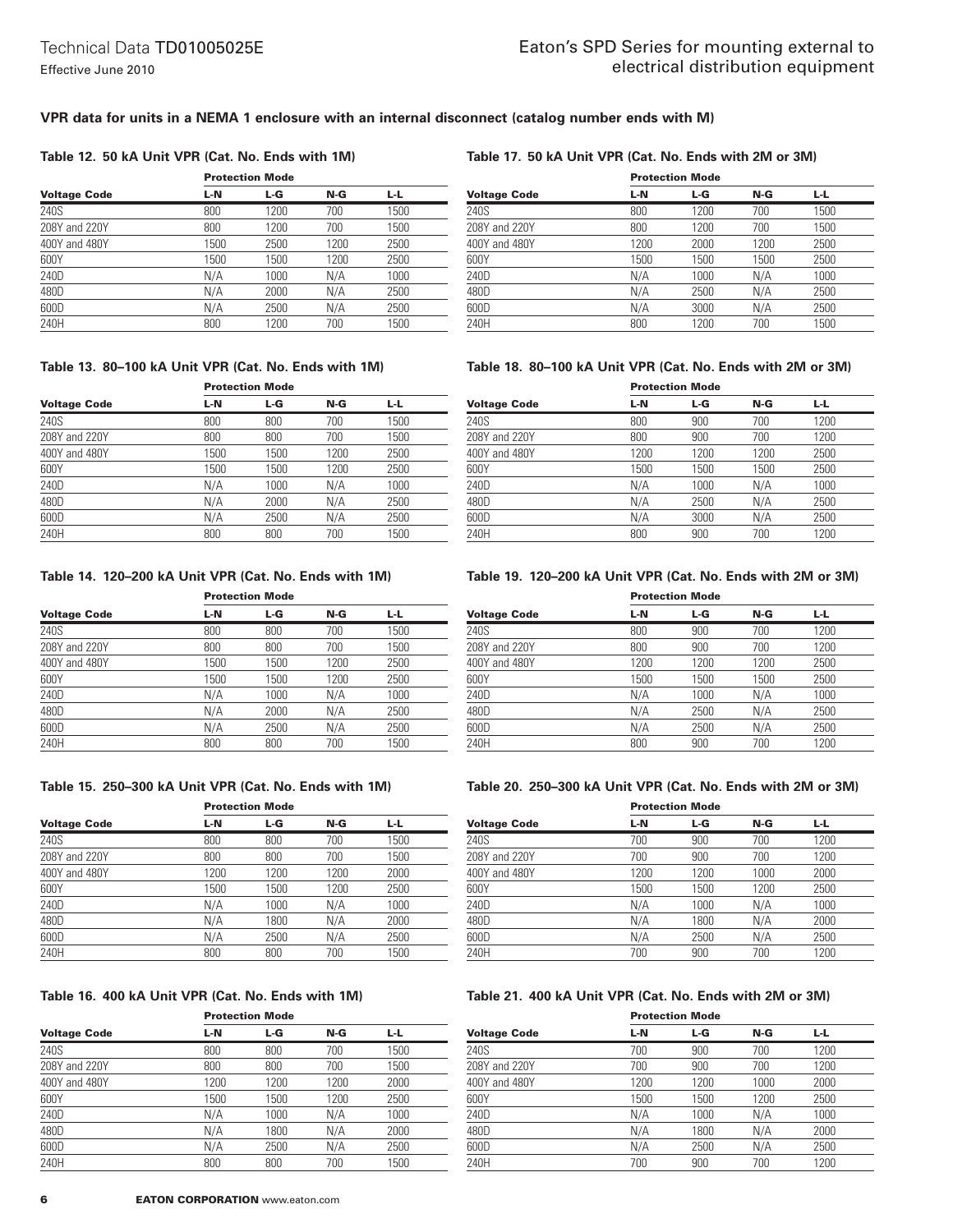#### **VPR data for units in a NEMA 4 or 4X enclosure without an internal disconnect (catalog number ends with N or P)**

#### **Table 22. 50 kA Unit VPR (Cat. No. Ends with 1N or 1P)**

| Table 27. 50 kA Unit VPR (Cat. No. Ends with 2N, 2P, 3N, or 3P) |  |
|-----------------------------------------------------------------|--|
|-----------------------------------------------------------------|--|

|                     | <b>Protection Mode</b> |      |      |      |  |
|---------------------|------------------------|------|------|------|--|
| <b>Voltage Code</b> | L-N                    | L-G  | N-G  | L-L  |  |
| 240S                | 700                    | 1200 | 700  | 1200 |  |
| 208Y and 220Y       | 700                    | 1200 | 700  | 1200 |  |
| 400Y and 480Y       | 1200                   | 2000 | 1000 | 2000 |  |
| 600Y                | 1500                   | 1500 | 1200 | 2500 |  |
| 240D                | N/A                    | 1000 | N/A  | 1000 |  |
| 480D                | N/A                    | 2000 | N/A  | 2500 |  |
| 600D                | N/A                    | 2500 | N/A  | 2500 |  |
| 240H                | 700                    | 1200 | 700  | 1200 |  |

#### **Table 23. 80–100 kA Unit VPR (Cat. No. Ends with 1N or 1P)**

|                     | <b>Protection Mode</b> |      |      |      |  |
|---------------------|------------------------|------|------|------|--|
| <b>Voltage Code</b> | L-N                    | L-G  | N-G  | L-L  |  |
| 240S                | 700                    | 800  | 700  | 1200 |  |
| 208Y and 220Y       | 700                    | 800  | 700  | 1200 |  |
| 400Y and 480Y       | 1200                   | 1200 | 1000 | 2000 |  |
| 600Y                | 1500                   | 1500 | 1200 | 2500 |  |
| 240D                | N/A                    | 1000 | N/A  | 1000 |  |
| 480D                | N/A                    | 2000 | N/A  | 2500 |  |
| 600D                | N/A                    | 2500 | N/A  | 2500 |  |
| 240H                | 700                    | 800  | 700  | 1200 |  |

#### **Table 24. 120–200 kA Unit VPR (Cat. No. Ends with 1N or 1P)**

| <b>Voltage Code</b> |      | <b>Protection Mode</b> |      |      |  |  |
|---------------------|------|------------------------|------|------|--|--|
|                     | L-N  | L-G                    | N-G  | L-L. |  |  |
| 240S                | 700  | 800                    | 700  | 1200 |  |  |
| 208Y and 220Y       | 700  | 800                    | 700  | 1200 |  |  |
| 400Y and 480Y       | 1200 | 1200                   | 1000 | 2000 |  |  |
| 600Y                | 1500 | 1500                   | 1200 | 2500 |  |  |
| 240D                | N/A  | 1000                   | N/A  | 1000 |  |  |
| 480D                | N/A  | 2000                   | N/A  | 2500 |  |  |
| 600D                | N/A  | 2500                   | N/A  | 2500 |  |  |
| 240H                | 700  | 800                    | 700  | 1200 |  |  |
|                     |      |                        |      |      |  |  |

#### **Table 25. 250–300 kA Unit VPR (Cat. No. Ends with 1N or 1P)**

| <b>Voltage Code</b> |      | <b>Protection Mode</b> |      |      |  |  |
|---------------------|------|------------------------|------|------|--|--|
|                     | L-N  | L-G                    | N-G  | L-L  |  |  |
| 240S                | 700  | 800                    | 700  | 1200 |  |  |
| 208Y and 220Y       | 700  | 800                    | 700  | 1200 |  |  |
| 400Y and 480Y       | 1200 | 1200                   | 1200 | 2000 |  |  |
| 600Y                | 1500 | 1500                   | 1200 | 2500 |  |  |
| 240D                | N/A  | 1000                   | N/A  | 1000 |  |  |
| 480D                | N/A  | 1800                   | N/A  | 2000 |  |  |
| 600D                | N/A  | 2500                   | N/A  | 2500 |  |  |
| 240H                | 700  | 800                    | 700  | 1200 |  |  |
|                     |      |                        |      |      |  |  |

#### **Table 26. 400 kA Unit VPR (Cat. No. Ends with 1N or 1P)**

|                     | <b>Protection Mode</b> |      |      |      |  |
|---------------------|------------------------|------|------|------|--|
| <b>Voltage Code</b> | L-N                    | L-G  | N-G  | L-L  |  |
| 240S                | 700                    | 800  | 700  | 1200 |  |
| 208Y and 220Y       | 700                    | 800  | 700  | 1200 |  |
| 400Y and 480Y       | 1200                   | 1200 | 1200 | 2000 |  |
| 600Y                | 1500                   | 1500 | 1200 | 2500 |  |
| 240D                | N/A                    | 1000 | N/A  | 1000 |  |
| 480D                | N/A                    | 1800 | N/A  | 2000 |  |
| 600D                | N/A                    | 2500 | N/A  | 2500 |  |
| 240H                | 700                    | 800  | 700  | 1200 |  |

| <b>Voltage Code</b> | <b>Protection Mode</b> |      |      |      |  |
|---------------------|------------------------|------|------|------|--|
|                     | L-N                    | L-G  | N-G  | L-L  |  |
| 240S                | 900                    | 1500 | 700  | 1500 |  |
| 208Y and 220Y       | 900                    | 1500 | 700  | 1500 |  |
| 400Y and 480Y       | 1200                   | 2000 | 1000 | 2500 |  |
| 600Y                | 1500                   | 1500 | 1500 | 2500 |  |
| 240D                | N/A                    | 1000 | N/A  | 1000 |  |
| 480D                | N/A                    | 2500 | N/A  | 2500 |  |
| 600D                | N/A                    | 3000 | N/A  | 2500 |  |
| 240H                | 900                    | 1500 | 700  | 1500 |  |

#### **Table 28. 80–100 kA Unit VPR (Cat. No. Ends with 2N, 2P, 3N, or 3P)**

|                     | <b>Protection Mode</b> |      |      |      |  |
|---------------------|------------------------|------|------|------|--|
| <b>Voltage Code</b> | L-N                    | L-G  | N-G  | L-L  |  |
| 240S                | 900                    | 900  | 700  | 1500 |  |
| 208Y and 220Y       | 900                    | 900  | 700  | 1500 |  |
| 400Y and 480Y       | 1200                   | 1200 | 1000 | 2500 |  |
| 600Y                | 1500                   | 1500 | 1500 | 2500 |  |
| 240D                | N/A                    | 1000 | N/A  | 1000 |  |
| 480D                | N/A                    | 2500 | N/A  | 2500 |  |
| 600D                | N/A                    | 3000 | N/A  | 2500 |  |
| 240H                | 900                    | 900  | 700  | 1500 |  |

#### **Table 29. 120–200 kA Unit VPR (Cat. No. Ends with 2N, 2P, 3N, or 3P)**

| <b>Protection Mode</b> |      |      |      |  |
|------------------------|------|------|------|--|
| L-N                    | L-G  | N-G  | L-L  |  |
| 900                    | 900  | 700  | 1500 |  |
| 900                    | 900  | 700  | 1500 |  |
| 1200                   | 1200 | 1000 | 2500 |  |
| 1500                   | 1500 | 1500 | 2500 |  |
| N/A                    | 1000 | N/A  | 1000 |  |
| N/A                    | 2500 | N/A  | 2500 |  |
| N/A                    | 2500 | N/A  | 2500 |  |
| 900                    | 900  | 700  | 1500 |  |
|                        |      |      |      |  |

#### **Table 30. 250–300 kA Unit VPR (Cat. No. Ends with 2N, 2P, 3N, or 3P)**

|                     |      | <b>Protection Mode</b> |      |      |  |  |
|---------------------|------|------------------------|------|------|--|--|
| <b>Voltage Code</b> | L-N  | L-G                    | N-G  | L-L  |  |  |
| 240S                | 800  | 900                    | 700  | 1500 |  |  |
| 208Y and 220Y       | 800  | 900                    | 700  | 1500 |  |  |
| 400Y and 480Y       | 1200 | 1200                   | 1000 | 2000 |  |  |
| 600Y                | 1500 | 1500                   | 1200 | 2500 |  |  |
| 240D                | N/A  | 1000                   | N/A  | 1000 |  |  |
| 480D                | N/A  | 2000                   | N/A  | 2000 |  |  |
| 600D                | N/A  | 2500                   | N/A  | 2500 |  |  |
| 240H                | 800  | 900                    | 700  | 1500 |  |  |
|                     |      |                        |      |      |  |  |

#### **Table 31. 400 kA Unit VPR (Cat. No. Ends with 2N, 2P, 3N, or 3P)** Protection Mode

|                     |      | Protection Mode |      |      |  |  |
|---------------------|------|-----------------|------|------|--|--|
| <b>Voltage Code</b> | L-N  | L-G             | N-G  | L-L  |  |  |
| 240S                | 800  | 900             | 700  | 1500 |  |  |
| 208Y and 220Y       | 800  | 900             | 700  | 1500 |  |  |
| 400Y and 480Y       | 1200 | 1200            | 1000 | 2000 |  |  |
| 600Y                | 1500 | 1500            | 1200 | 2500 |  |  |
| 240D                | N/A  | 1000            | N/A  | 1000 |  |  |
| 480D                | N/A  | 2000            | N/A  | 2000 |  |  |
| 600D                | N/A  | 2500            | N/A  | 2500 |  |  |
| 240H                | 800  | 900             | 700  | 1500 |  |  |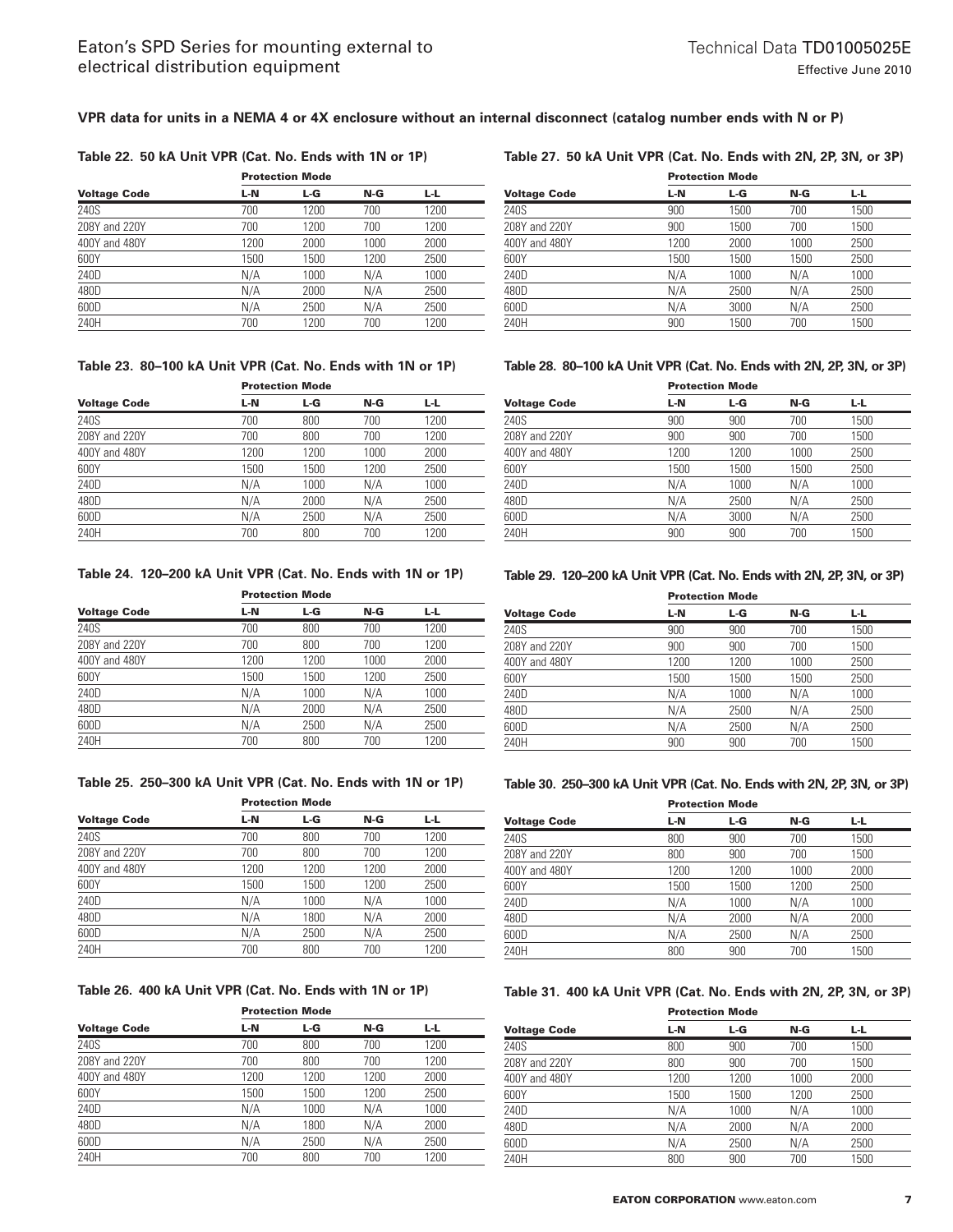#### **VPR data for units in a NEMA 4 or 4X enclosure with an internal disconnect (catalog number ends with O or Q)**

#### **Table 32. 50 kA Unit VPR (Cat. No. Ends with 1O or 1Q)**

#### **Table 37. 50 kA Unit VPR (Cat. No. Ends with 2O, 2Q, 3O, or 3Q)**

|                     | .    |      |      |      |  |
|---------------------|------|------|------|------|--|
| <b>Voltage Code</b> | L-N  | L-G  | N-G  | L-L. |  |
| 240S                | 800  | 1200 | 700  | 1500 |  |
| 208Y and 220Y       | 800  | 1200 | 700  | 1500 |  |
| 400Y and 480Y       | 1200 | 2000 | 1000 | 2000 |  |
| 600Y                | 1500 | 1500 | 1200 | 2500 |  |
| 240D                | N/A  | 1000 | N/A  | 1000 |  |
| 480D                | N/A  | 2000 | N/A  | 2500 |  |
| 600D                | N/A  | 2500 | N/A  | 2500 |  |
| 240H                | 800  | 1200 | 700  | 1500 |  |

Protection Mode

# Protection Mode

| <b>Voltage Code</b> | L-N  | L-G  | N-G  | L-L  |  |
|---------------------|------|------|------|------|--|
| 240S                | 900  | 1500 | 700  | 1500 |  |
| 208Y and 220Y       | 900  | 1500 | 700  | 1500 |  |
| 400Y and 480Y       | 1200 | 2000 | 1000 | 2500 |  |
| 600Y                | 1500 | 1500 | 1500 | 2500 |  |
| 240D                | N/A  | 1000 | N/A  | 1000 |  |
| 480D                | N/A  | 2500 | N/A  | 2500 |  |
| 600D                | N/A  | 2500 | N/A  | 2500 |  |
| 240H                | 900  | 1500 | 700  | 1500 |  |

#### **Table 33. 80–100 kA Unit VPR (Cat. No. Ends with 1O or 1Q)**

|                     | <b>Protection Mode</b> |      |      |      |  |
|---------------------|------------------------|------|------|------|--|
| <b>Voltage Code</b> | L-N                    | L-G  | N-G  | L-L  |  |
| 240S                | 800                    | 900  | 700  | 1500 |  |
| 208Y and 220Y       | 800                    | 900  | 700  | 1500 |  |
| 400Y and 480Y       | 1200                   | 1200 | 1000 | 2000 |  |
| 600Y                | 1500                   | 1500 | 1200 | 2500 |  |
| 240D                | N/A                    | 1000 | N/A  | 1000 |  |
| 480D                | N/A                    | 2000 | N/A  | 2500 |  |
| 600D                | N/A                    | 2500 | N/A  | 2500 |  |
| 240H                | 800                    | 900  | 700  | 1500 |  |

#### **Table 34. 120–200 kA Unit VPR (Cat. No. Ends with 1O or 1Q)**

|                     | <b>Protection Mode</b> |      |      |      |  |
|---------------------|------------------------|------|------|------|--|
| <b>Voltage Code</b> | L-N                    | L-G  | N-G  | L-L. |  |
| 240S                | 800                    | 900  | 700  | 1500 |  |
| 208Y and 220Y       | 800                    | 900  | 700  | 1500 |  |
| 400Y and 480Y       | 1200                   | 1200 | 1000 | 2000 |  |
| 600Y                | 1500                   | 1500 | 1200 | 2500 |  |
| 240D                | N/A                    | 1000 | N/A  | 1000 |  |
| 480D                | N/A                    | 2000 | N/A  | 2500 |  |
| 600D                | N/A                    | 2500 | N/A  | 2500 |  |
| 240H                | 800                    | 900  | 700  | 1500 |  |

#### **Table 35. 250–300 kA Unit VPR (Cat. No. Ends with 1O or 1Q)**

|                     | <b>Protection Mode</b> |      |      |      |  |
|---------------------|------------------------|------|------|------|--|
| <b>Voltage Code</b> | L-N                    | L-G  | N-G  | L-L  |  |
| 240S                | 800                    | 900  | 700  | 1500 |  |
| 208Y and 220Y       | 800                    | 900  | 700  | 1500 |  |
| 400Y and 480Y       | 1200                   | 1500 | 1200 | 2000 |  |
| 600Y                | 1500                   | 1500 | 1200 | 2500 |  |
| 240D                | N/A                    | 1000 | N/A  | 1000 |  |
| 480D                | N/A                    | 1800 | N/A  | 2000 |  |
| 600D                | N/A                    | 2500 | N/A  | 2500 |  |
| 240H                | 800                    | 900  | 700  | 1500 |  |

#### **Table 36. 400 kA Unit VPR (Cat. No. Ends with 1O or 1Q)**

|                     |      | <b>Protection Mode</b> |      |      |  |  |
|---------------------|------|------------------------|------|------|--|--|
| <b>Voltage Code</b> | L-N  | L-G                    | N-G  | 나니   |  |  |
| 240S                | 800  | 900                    | 700  | 1500 |  |  |
| 208Y and 220Y       | 800  | 900                    | 700  | 1500 |  |  |
| 400Y and 480Y       | 1200 | 1500                   | 1200 | 2000 |  |  |
| 600Y                | 1500 | 1500                   | 1200 | 2500 |  |  |
| 240D                | N/A  | 1000                   | N/A  | 1000 |  |  |
| 480D                | N/A  | 1800                   | N/A  | 2000 |  |  |
| 600D                | N/A  | 2500                   | N/A  | 2500 |  |  |
| 240H                | 800  | 900                    | 700  | 1500 |  |  |

#### **Table 38. 80–100 kA Unit VPR (Cat. No. Ends with 2O, 2Q, 3O, or 3Q)**

|                     | <b>Protection Mode</b> |      |      |      |  |
|---------------------|------------------------|------|------|------|--|
| <b>Voltage Code</b> | L-N                    | L-G  | N-G  | L-L  |  |
| 240S                | 900                    | 900  | 700  | 1500 |  |
| 208Y and 220Y       | 900                    | 900  | 700  | 1500 |  |
| 400Y and 480Y       | 1200                   | 1200 | 1000 | 2500 |  |
| 600Y                | 1500                   | 1500 | 1500 | 2500 |  |
| 240D                | N/A                    | 1000 | N/A  | 1000 |  |
| 480D                | N/A                    | 2500 | N/A  | 2500 |  |
| 600D                | N/A                    | 2500 | N/A  | 2500 |  |
| 240H                | 900                    | 900  | 700  | 1500 |  |

#### **Table 39. 120–200 kA Unit VPR (Cat. No. Ends with 2O, 2Q, 3O, or 3Q)**

| <b>Protection Mode</b> |      |      |      |  |
|------------------------|------|------|------|--|
| L-N                    | L-G  | N-G  | 나니   |  |
| 900                    | 900  | 700  | 1500 |  |
| 900                    | 900  | 700  | 1500 |  |
| 1200                   | 1200 | 1000 | 1800 |  |
| 1500                   | 1500 | 1500 | 2500 |  |
| N/A                    | 1000 | N/A  | 1000 |  |
| N/A                    | 2500 | N/A  | 2500 |  |
| N/A                    | 2500 | N/A  | 2500 |  |
| 900                    | 900  | 700  | 1500 |  |
|                        |      |      |      |  |

#### **Table 40. 250–300 kA Unit VPR (Cat. No. Ends with 2O, 2Q, 3O, or 3Q)**

|                     | <b>Protection Mode</b> |      |      |      |  |
|---------------------|------------------------|------|------|------|--|
| <b>Voltage Code</b> | L-N                    | L-G  | N-G  | L-L  |  |
| 240S                | 800                    | 900  | 700  | 1500 |  |
| 208Y and 220Y       | 800                    | 900  | 700  | 1500 |  |
| 400Y and 480Y       | 1200                   | 1200 | 1000 | 2000 |  |
| 600Y                | 1500                   | 1500 | 1200 | 2500 |  |
| 240D                | N/A                    | 1000 | N/A  | 1000 |  |
| 480D                | N/A                    | 2000 | N/A  | 2000 |  |
| 600D                | N/A                    | 2500 | N/A  | 2500 |  |
| 240H                | 800                    | 900  | 700  | 1500 |  |

#### **Table 41. 400 kA Unit VPR (Cat. No. Ends with 2O, 2Q, 3O, or 3Q)**

|                     |      | <b>Protection Mode</b> |      |      |  |
|---------------------|------|------------------------|------|------|--|
| <b>Voltage Code</b> | L-N  | L-G                    | N-G  | L-L. |  |
| 240S                | 800  | 900                    | 700  | 1500 |  |
| 208Y and 220Y       | 800  | 900                    | 700  | 1500 |  |
| 400Y and 480Y       | 1200 | 1200                   | 1000 | 2000 |  |
| 600Y                | 1500 | 1500                   | 1200 | 2500 |  |
| 240D                | N/A  | 1000                   | N/A  | 1000 |  |
| 480D                | N/A  | 2000                   | N/A  | 2000 |  |
| 600D                | N/A  | 2500                   | N/A  | 2500 |  |
| 240H                | 800  | 900                    | 700  | 1500 |  |
|                     |      |                        |      |      |  |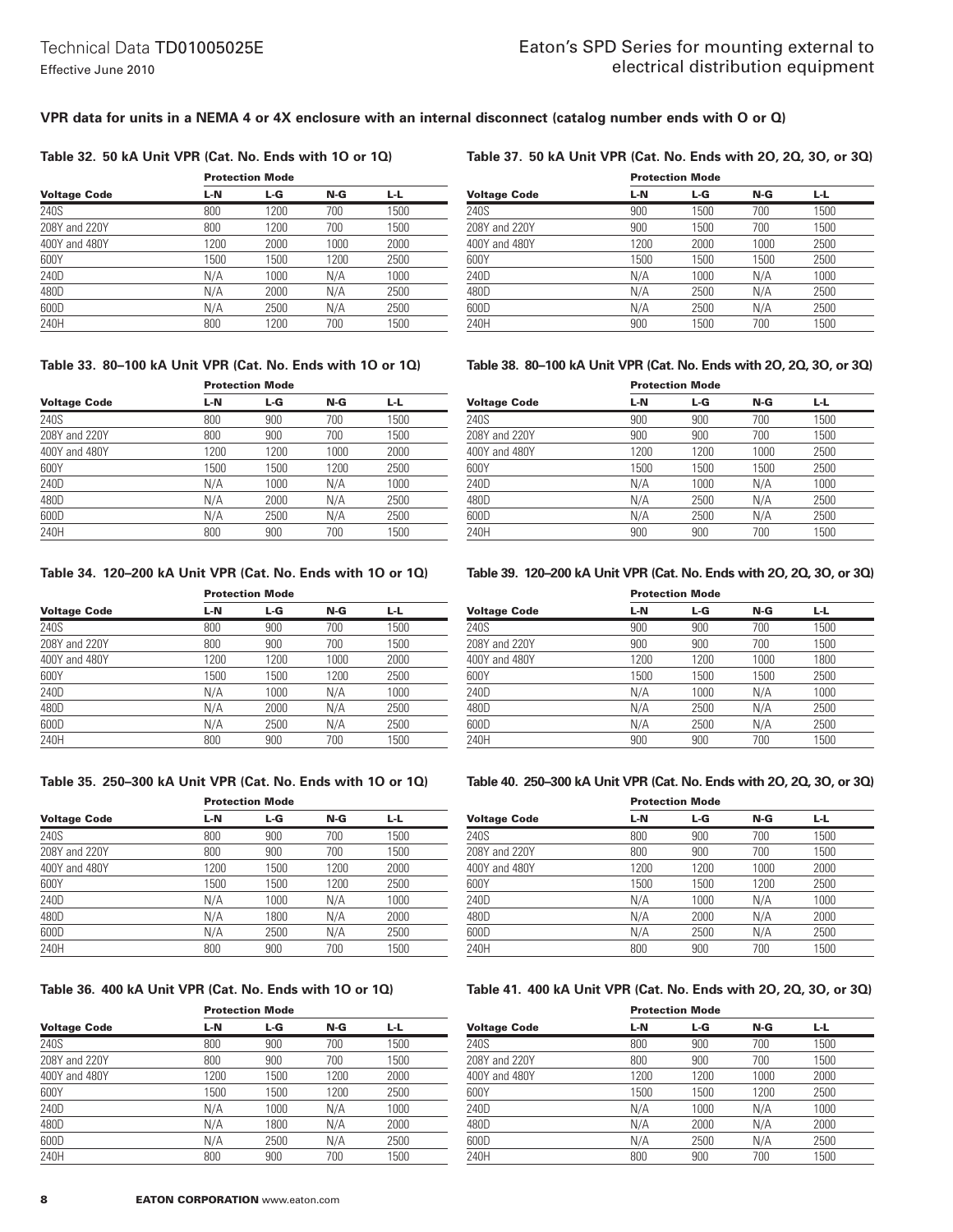# **Specifications**

#### **Table 42. SPD Series Specifications**

| Description                                                                                                                                                                                      | <b>Specification</b>                                                                                                                                                           |
|--------------------------------------------------------------------------------------------------------------------------------------------------------------------------------------------------|--------------------------------------------------------------------------------------------------------------------------------------------------------------------------------|
| Surge capacity ratings available                                                                                                                                                                 | 50, 80, 100, 120, 160, 200, 250, 300, 400 kA per phase                                                                                                                         |
| Nominal discharge current (I)                                                                                                                                                                    | 20 kA                                                                                                                                                                          |
| Short-circuit current rating (SCCR)                                                                                                                                                              | 200 kA                                                                                                                                                                         |
| SPD type                                                                                                                                                                                         | Basic feature package = Type 1 (can also be used in Type 2 applications)<br>Standard and Standard with Surge Counter feature packages = Type 2                                 |
| Single split phase voltages available                                                                                                                                                            | 120/240                                                                                                                                                                        |
| Three-phase wye system voltages available                                                                                                                                                        | 120/208, 127/220, 230/400, 277/480, 347/600                                                                                                                                    |
| Three-phase delta system voltages available                                                                                                                                                      | 240, 480, 600                                                                                                                                                                  |
| Input power frequency                                                                                                                                                                            | 50/60 Hz                                                                                                                                                                       |
| Power consumption (basic units):<br>208Y, 220Y, 240S, 240D, and 240H voltage codes<br>400Y, 480Y, and 480D voltage codes<br>600Y and 600D voltage codes                                          | 0.5W<br>1.1W<br>1.3W                                                                                                                                                           |
| Power consumption (standard and standard with surge counter units):<br>208Y, 220Y, 240S, 240D, and 240H voltage codes<br>400Y, 480Y, and 480D basic voltage codes<br>600Y and 600D voltage codes | 0.6W<br>1.7W<br>2.1W                                                                                                                                                           |
| Protection modes                                                                                                                                                                                 | Single split phase L-N, L-G, N-G, L-L<br>Three-phase wye $\dots \dots \dots$ L-N, L-G, N-G, L-L<br>Three-phase deltaL-G, L-L<br>Three-phase high-leg delta. L-N, L-G, N-G, L-L |
| Maximum continuous operating voltage (MCOV):<br>240S, 208Y, 220Y, and 240H MCOV<br>400Y and 480Y MCOV<br>600Y MCOV<br>240D MCOV<br>480D MCOV<br>600D MCOV                                        | 150 L-N, 150 L-G, 150 N-G, 300 L-L<br>320 L-N, 320 L-G, 320 N-G, 640 L-L<br>420 L-N, 420 L-G, 420 N-G, 840 L-L<br>320 L-G, 320 L-L<br>640 L-G, 640 L-L<br>840 L-G, 840 L-L     |
| Ports                                                                                                                                                                                            |                                                                                                                                                                                |
| Operating temperature                                                                                                                                                                            | -40°F through 122°F (-40°C through 50°C)                                                                                                                                       |
| Operating humidity                                                                                                                                                                               | 5% through 95%, noncondensing                                                                                                                                                  |
| Operating altitude                                                                                                                                                                               | Up to 16,000 ft (5000m)                                                                                                                                                        |
| Seismic withstand capability                                                                                                                                                                     | Meets or exceeds the requirements specified in IBC® 2006, CBC 2007, and UBC® Zone 4                                                                                            |
| Enclosure dimensions and weights                                                                                                                                                                 | Refer to Figures 1-7 for enclosure dimensions and weights                                                                                                                      |
| Form C relay contact ratings                                                                                                                                                                     | 150 Vdc or 125 Vac, 1A maximum                                                                                                                                                 |
| Form C relay contact logic                                                                                                                                                                       | Power ON, normal state-NO contact = open, NC contact = closed<br>Power OFF or fault state-NO contact = closed, NC contact = open                                               |
| <b>EMI/RFI</b> filtering attenuation                                                                                                                                                             | Up to 50 dB from 10 kHz to 100 MHz                                                                                                                                             |
| Agency certifications and approvals                                                                                                                                                              | UL 1449 3rd Edition listed device; CSA listed<br>UL 1283 (Type 2 SPDs only)                                                                                                    |
| Warranty                                                                                                                                                                                         | 10 years                                                                                                                                                                       |
|                                                                                                                                                                                                  |                                                                                                                                                                                |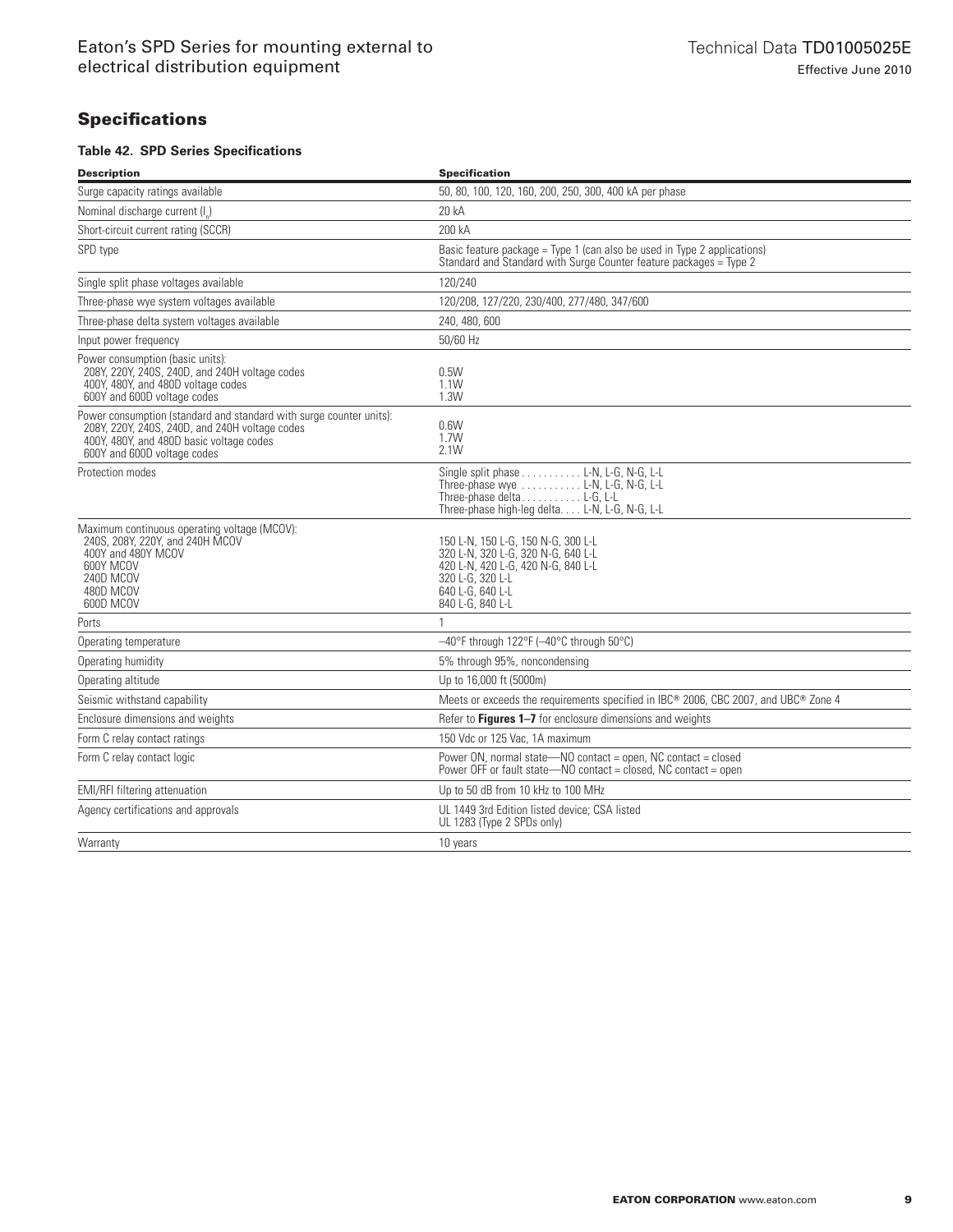Technical Data TD01005025E Effective June 2010

# Catalog number selection



**Table 43. SPD Series Catalog Number Configuration for Units Mounted External to Electrical Distribution Equipment**

**Example:** SPD250480D2K = SPD Series, 250 kA per phase, 480D voltage, standard feature package, housed in NEMA 1 enclosure

 $\overline{O}$  Please consult the factory for 240 delta high leg (4W + G) applications with high leg on 'C' phase.

b NEMA 1 flushmount units are available in 50–200 kA ratings only.

# Technical support information

If you have any questions or need additional information, please contact the Eaton Technical Resource Center at 800-809-2772, option 4, option 2. You may also submit inquiries via e-mail: surgeprotection@eaton.com.